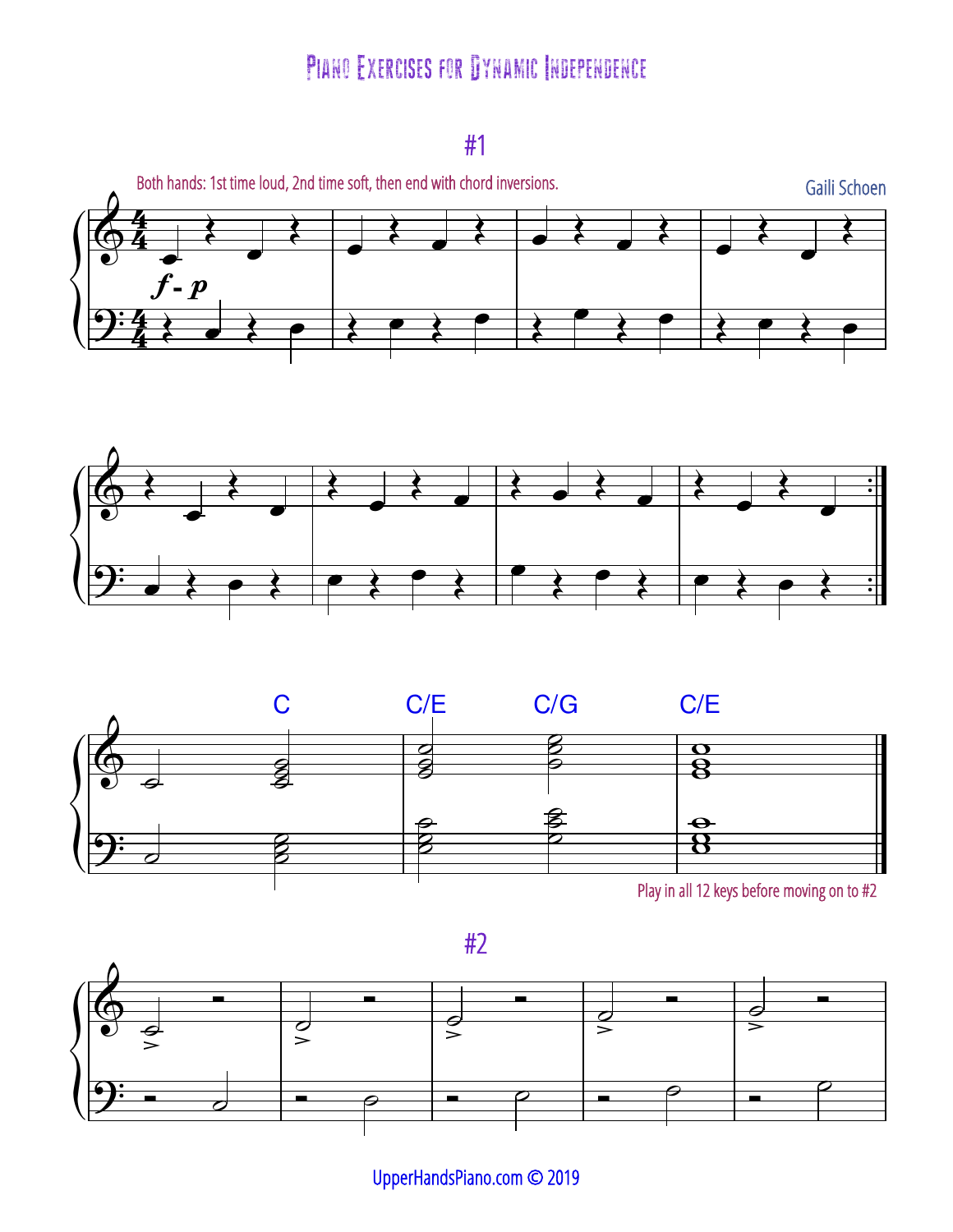





Play in all 12 keys before moving on to #3

#3





UpperHandsPiano.com © 2019